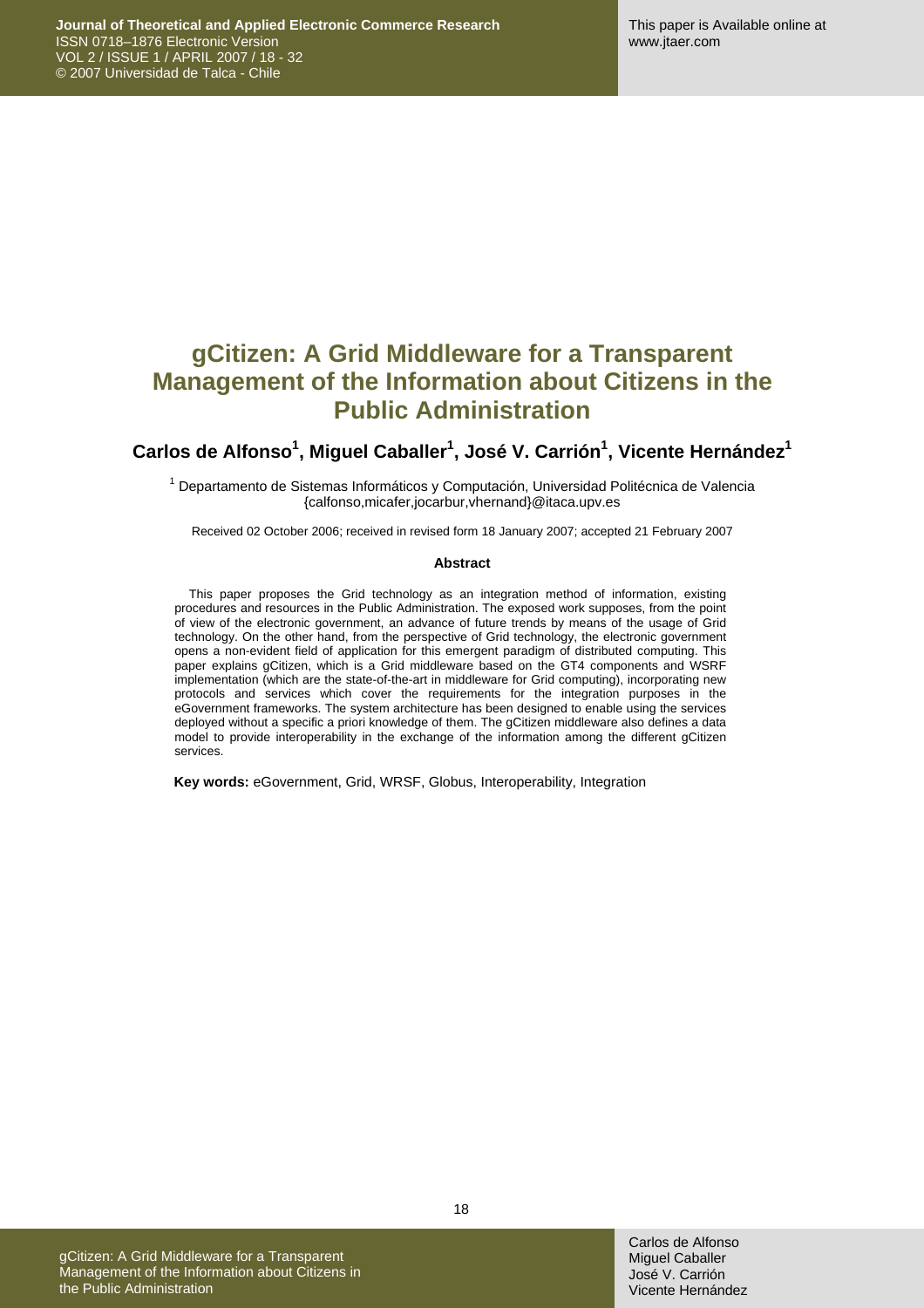### **1 Introduction**

The Public Administration is divided into specialized parts which have their own data about the citizens. Despite having most of that information in an electronic format, it is not usually used in a coordinated way due to the absence of standards for data exchange on the eGovernment processes. On the other side, Grid technologies have been traditionally applied to scientific computing challenges. Nevertheless, that is a simplification of the Grid concepts, which were conceived for the integration of general heterogeneous systems. Currently there is a lack of protocols, mechanisms, etc. for discovering and using other services than computation or storage.

This work proposes Grid technology as an integration method of the information which is managed by the Public Administration. Grid enables a framework to improve the interoperability in the administration processes, providing important features as transparency, ubiquity, security, etc.

The gCitizen project [\[4\]](#page-13-0) is based on the GT4 [\[18\]](#page-13-1) components and WSRF [\[29\]](#page-14-0) implementation, as this framework is the state-of-the-art in middleware for deploying wide area Grids. Globus Toolkit has also been erected as the current de facto standard in Grid technologies. Further than the Globus Toolkit core components, it has been developed new protocols and services which cover the requirements for the integration purposes: General Addressing Convention which provides location independence to services, a Distributed Service Discovery Architecture which avoids the need of central components for discovering services, a General Logging framework for distributing the logs in the system, an ontology for eGovernment Grid services which enables a plug-and-play usage, among others. This set of components provides features such as (1) visibility, for determining whether a service has been deployed or not; (2) mobility of services, which would ease the enhancement of the infrastructure, fabric scalability, etc., but also would enable the creation of ad-hoc infrastructures based on itinerant services provided by mobile devices; or (3) redundancy of services, which enable the component scalability, load balancing, etc.

The architecture of the system developed enables the use of the services deployed without a priori knowledge of them. This feature is achieved consulting the information properties of the services, and using any of the predefined functions of the gCitizen services.

The key component for the exchange of information is a flexible and interoperable data model which has been designed, and the mapping rules from the existing data models to the arranged one. This data model is based in the e-GIF definitions, but adapted to the particular needs of the Spanish government and the applications which this government manages.

The paper is organized as follows: section 2 introduces the eGovernment concept and the ICT requirements for this kind of environments. Section 3 shows a brief introduction to Grid technology and its uses in other fields than scientific computation. Next, the section 4 introduces the gCitizen project with the different components designed and developed. Finally, section 5 summarizes and introduces some further work to be carried out.

### **2 ICT and eGovernment**

In the 90s, the governments noticed the opportunity of applying ICTs [\[5\],](#page-13-2) creating the denominated Electronic Government or eGovernment. Up to now, the governments have created legislation for the adoption of the ICTs with the purpose of the enhancement of their work. So, the administrative units are applying current technologies for substituting the paper and registries. This usage of the eGovernment technologies is more specifically called eAdministration.

The public administration usually applies the information systems provided by the computer science technology in different aspects of its daily work. Nevertheless most of these systems only apply to an internal level of the administration. They have the main disadvantage that the usage of ICTs have not been consolidated in every area in which have been applied. Therefore it resorts to conventional techniques. Some of the reasons that make difficult the introduction of the ICTs in the public administration are commented next.

- **Different levels of ICT deployment**. Each administration has grown in an independent way, according to its economic and social possibilities. This causes that some administrative units have their procedures fully computerized, while others hardly have computers.
- **Incomplete applications**. In many cases, the information systems and the computing solutions proposed for the administrative scope do not cover all the requirements (legal, functional, etc.) of the administrative procedures. This causes that its usage is reduced and its lack of functionality

gCitizen: A Grid Middleware for a Transparent Management of the Information about Citizens in the Public Administration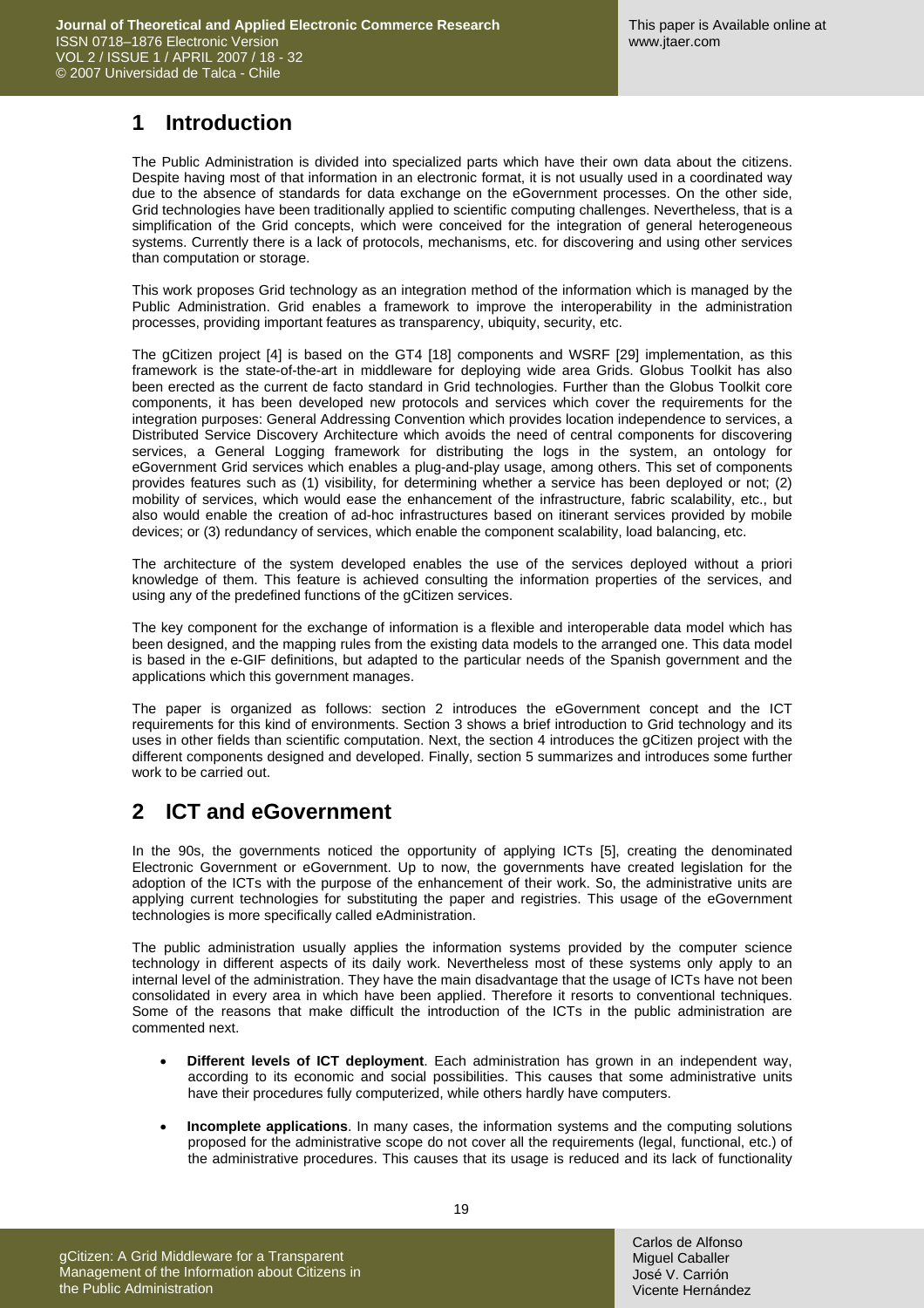supposes a negative predisposition to adopt more suitable tools, from the point of view of the users.

- **Usage of proprietary applications**. The computer science solutions proposed for the administration have been traditionally proprietary. This has caused a very important dependence on the companies that developed them. At the same time this dependence has limited the options of choosing among different approaches and points of view for the new solutions development.
- **Lack of adoption by the users**. The personnel in the administration are the final user of the computing systems. As many users, they are usually reticent to changes and they only accept those systems which guarantee a more comfortable way to work. The changes do not have to suppose a conceptual change of their work or to learn the procedures again.

The result of the lack of a global framework for ICT is a set of information systems which usually can not interchange information among them. So, it is interesting to integrate all these systems in order to have a scenario in which the distinct administrative units would be able to collaborate.

#### **2.1 eGovernment Requirements**

The eGovernment environments have special requirements, due to its complex organization, and the kind of information that they handle [\[5\]](#page-13-2). Some other requirements have also appeared with the generalization of the ICTs in the administration and with the advent of new technologies:

- **Security**. According to laws, only some people are allowed to read or to modify data in the administration, and in many cases only with the consent of the person who is the target of the access. That is why it is essential to grant the identity of the people who access the data or carries out with an administration procedure, and authorise them according to legal issues.
- **Privacy**. The data which is stored in the administration is the subject of some laws. Also the target of the data (citizen or person on behalf of a business) has to specifically permit the access to these data. Privacy of data must be specially taken into account when using ICTs, because they are conceptually more vulnerable to security break outs.
- **Interoperability**. The distinct entities in the administration usually use distinct data sources and data models (as by now there is no standard for storage or data processing in eGovernment). There is a need of increasing the level of interoperability among systems in the public administration, for enabling the collaboration and increase the efficiency.
- **Geographically distributed resources**. The administration is divided into several areas which are physically distributed in a country, city, etc. It must be taken into account that these resources are not likely to be in a private network, and they would be acceded through public networks.
- **Ubiquitous access** Notwithstanding the geographical distribution of the resources, in a common administrative workspace the access should be granted to users, independently from the point of access. This feature would enable mobility of the users and approach to citizens and business.
- **Fault tolerance**. It is essential that the failure of one component of the system doesn't make the whole system to stop working. Some techniques and features must be introduced to solve local problems, but not affecting the whole system.
- **Transparency**. Despite the redundancy of components, the possible heterogeneity and different location of the elements of the system, the ICTs must provide all the functionality to the user transparently, so it doesn't need to know the internal structure of the system to make it work.
- **Scalability**. The system must enable the addition of new components efficiently without any damage on the performance of the system. Also the latency of the addition of new components to the system must be reduced to the minimum, in order to enable the deployment of new components in the system.
- **Information Locality**. Although the information can be accessible from any point of the system, it must be under the control of the proprietary of the data.

### **3 Grid Technology**

The Grid concept appeared at mid 90s, and it was revealed as a solution for some computational problems, enabling the execution of lengthy tasks in shared resources which were geographically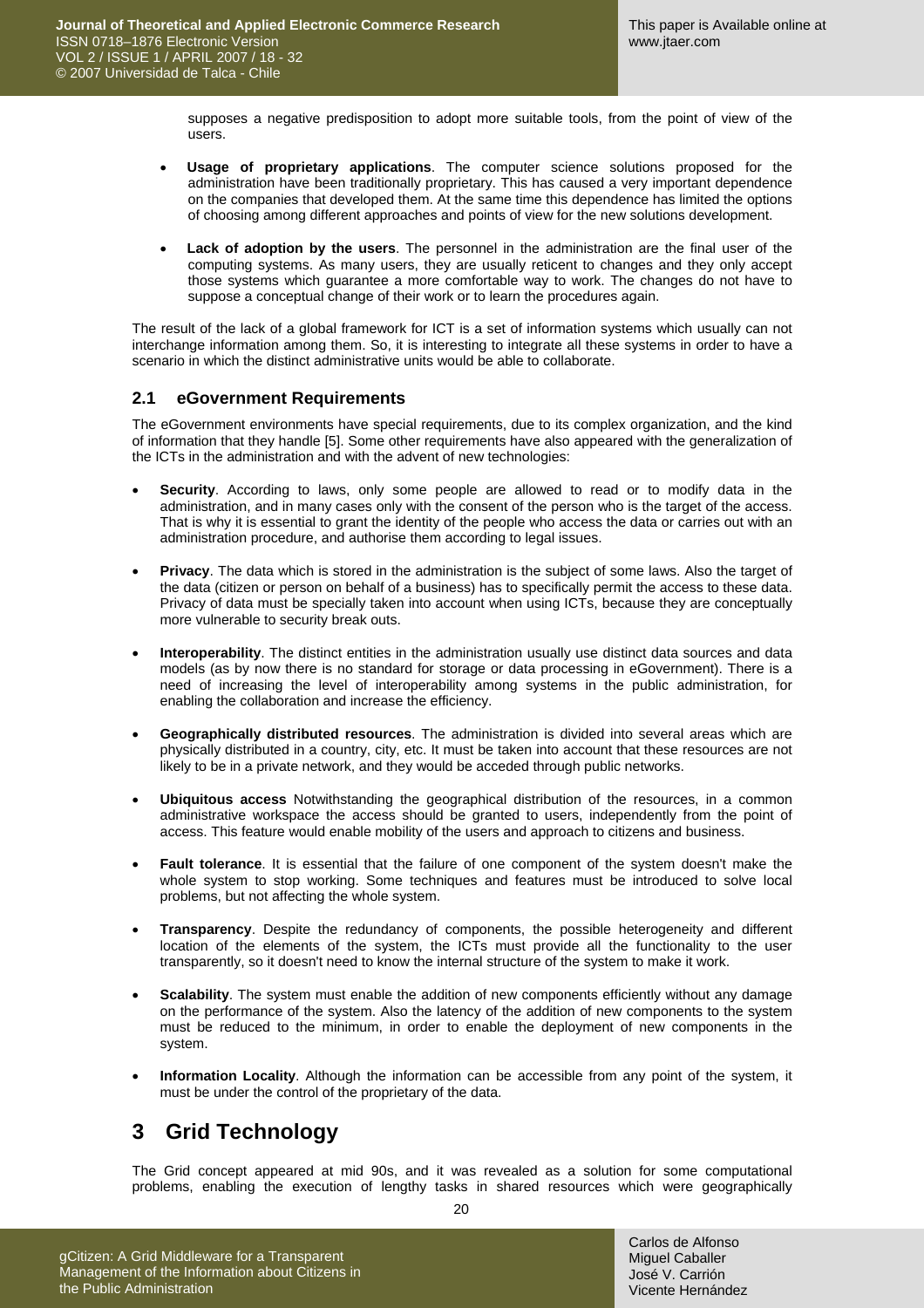distributed. The main objective of Grid is to provide the user with the vision of a self managed powerful computer, built up of heterogeneous resources.

Joint to this concept appeared the Globus project [\[19\].](#page-13-3) It proposed to share resources owned by distinct organizations, in a transparent and ubiquitous way. The main result was Globus Toolkit 2.0 (GT2), which became the "de facto" standard for the deployment of computational Grids. The key application was to share and coordinate the resources owned by distinct entities for facing challenging projects related to high throughput in scientific fields.

Grid middlewares are evolving to find the convergence with the Service Oriented Architectures (SOA), and particularly with the Web Services [\[8\]](#page-13-4). This junction responds to the fact that the Web Services model is a modern technology, widely accepted and supported by developers and providers, for implementing applications oriented to the Internet. On the other side, the Grid technology provides with concepts and a philosophy which widens the scope in which Web Services are applied.

A result of this convergence is the Web Service Resource Framework (WSRF), which consists in an extension of the capabilities of the current Web Services technologies for the introduction of some features required by the Grid concepts (such as lifetime, state, etc.).

#### **3.1 Integrating other resources**

Since the appearance of Grid technology, it has been fostered by some scientific projects in which it has been needed to gather computing power or storage capacity. Some examples of these projects are Unicore [\[17\]](#page-13-5), CrossGrid [\[1\],](#page-13-6) Eurogrid [\[26\],](#page-14-1) GEMMS [\[7\]](#page-13-7) or EGEE [\[32\]](#page-14-2). Such fashion of resource gathering has introduced the terms "computing grids" and "data grids".

The decrease of the variety of virtual resources responds to the scope of the projects which have developed this technology. But, according to the principles introduced in [\[20\]](#page-13-8), it is a simplification of the Grid concept. From the point of view of the Grid technology, it is important to widen the scope of the resources to be shared. There is a lack of protocols, mechanisms, etc. for discovering and using other services than computation or storage. Also there is a lack of ontologies about the management of these "other" services.

At this point, the success parameters diverge from those related to high performance. Currently, the main challenge is to provide the abstractions, methods and protocols which enable a wider usage of Grid technology.

### **4 gCitizen: Grid for eGovernment**

The aim of the gCitizen project is to create a Grid middleware for the transparent management of the information about the citizens in the public administration, and the administrative procedures in which the citizens are involved. The vision of the project is outlined in the [Figure 1.](#page-3-0)



<span id="page-3-0"></span>Figure 1: Vision of the project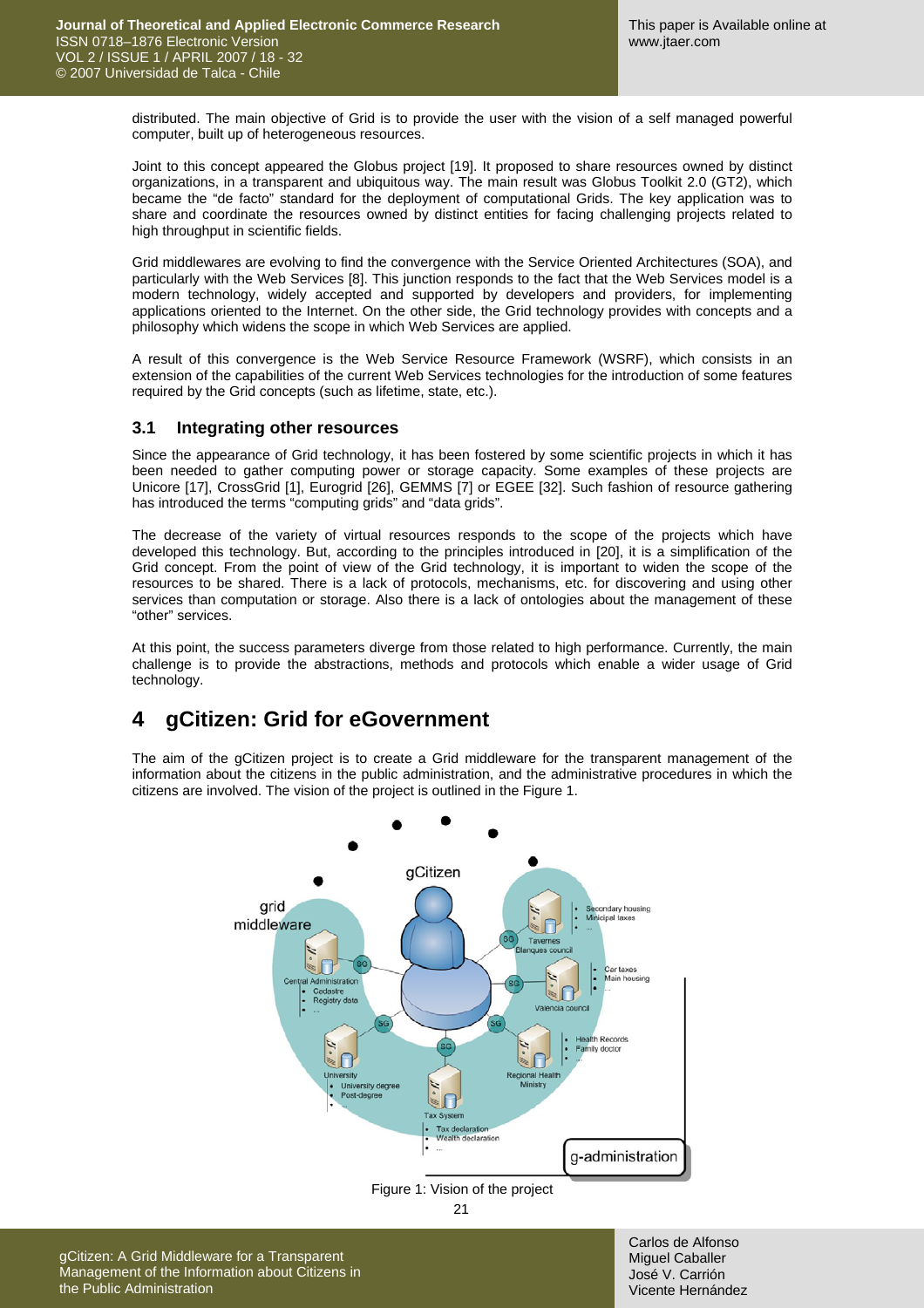One of the main aims of the gCitizen project is not being invasive within the current systems. This is a key issue when deploying the middleware in the government environments, because in these frameworks it is not possible to replace every application and start over. In this case, the gCitizen middleware coexists with the current systems.

The Grid technology has been selected because its characteristics properly fit with the eGovernment requirements. The selected running environment for the deployment is the Globus Toolkit 4 (GT4), which is an implementation of the WSRF standard.

This infrastructure also provides some of the technical features in which the gCitizen middleware is based:

- Security: GT4 provides security in the access and the transmission using the GSI layer. It also enables the authentication of users in the system, and thus enables the accounting procedures.
- Transparency: the WSRF standard provides protocols and interfaces to enable the access to the services, independently of the system where the services are deployed or the language used for their development.
- Ubiquitous access: The WSRF services deployed are easily accessible from any point of the network, as the technology is based on standard Internet addressing protocols.
- Scalability: The SOA enables the deployment of new components, without affecting the already existing services.
- Redundancy: The service oriented paradigm enables the deployment of several instances of the same service.

Moreover the SOA approach enables the improvement of the middleware, by creating new services which provide some additional features which are not provided by GT4.

Notwithstanding the Grid middleware provides features which cover some of the requirements for an eGovernment architecture, there are some lacks that must be covered in order to be applicable to this environments.

The gCitizen project completes the Grid middleware by adding new components and concepts, but also developing new services which are not provided by the GT4 layer. These modifications are based on the eGovernment requirements, but they can also be applied to other environments which have similar restrictions. An overview of the components of the gCitizen architecture is depicted in [Figure 2](#page-4-0).



<span id="page-4-0"></span>Figure 2: gCitizen architecture overview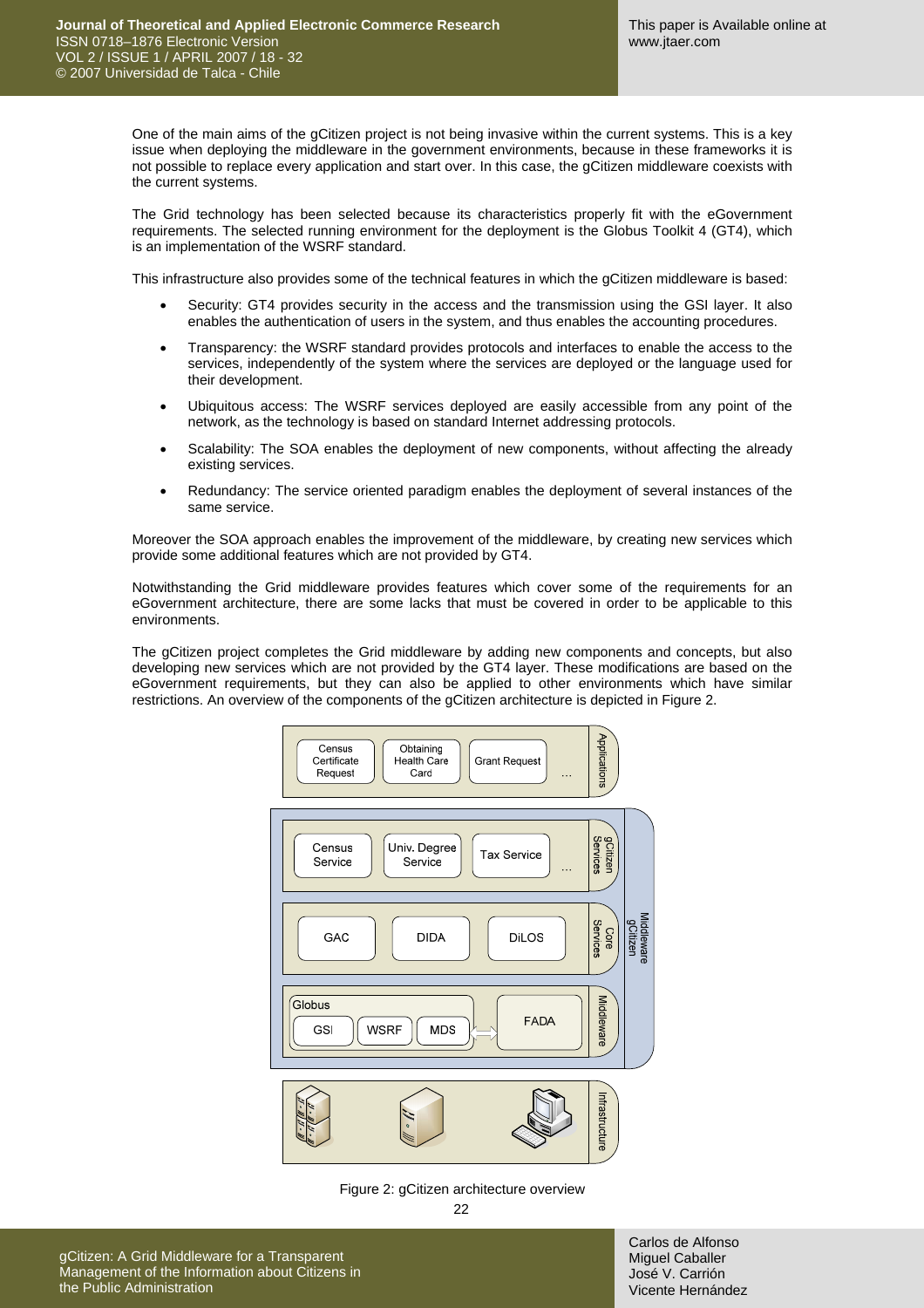#### **4.1 General Addressing Convention**

In a SOA, it is very important the way to refer to the services in the system, in order to find and to accede to them. The WSRF standard is based on the Uniform Resource Identifier (URI) [\[6\]](#page-13-9) of the services in order to identify them. This method is location dependent, so a change in the deployment of the service would change its identifier. Also, two services are the same just because the user is conceived of it, but it is not possible guess the equivalence.

In this sense, the full qualified functionality of the services (the entity which provides it, the function performed, etc.) is used in gCitizen as the main "identifier" for the services. So if two services have the same functionality and are provided by the same administrative unit, they are indeed the same service. Using this kind of identifiers, the service naming system is location independent, because it does not apply any reference to the machine where the service has been deployed. The location independence feature also provides some important characteristics such as:

- Service Mobility: the services can change their location maintaining the same identifier. It enables the undeployment of a service from its location and its deployment in a new site (upgrading servers, maintenance, etc.).
- Transparent Redundancy: Different "physical" instances of the services are able to use the same identifier, in case they provide the same functionality. It enables a load balancing system, which may be implemented by the underlying resolving layer.

The gCitizen naming schema follows the approach of the LDAP Distinguished Names [\[24\],](#page-13-10) [\[33\].](#page-14-3) The DN are currently used in grid environments to identify users and hosts, so it is the natural solution to use it for identifying the services. The fields of the DN used in the gCitizen schema are the following:

- Country Name (C): It represents the country which is the scope of the service, using the two letter code representation (ISO 3166).
- Region Name (A): This value stores the regional level of governance.
- State or Province Name (ST): This field represents the provincial level of governance.
- Locality (L): The locality refers to the local level of governance. It is equivalent to the city or town in some countries.
- Organization Name (O): This field shows the organization which is the main scope of the service.
- Organizational Unit Name (OU): This field represents the department or section which is under the scope of the service. As in standard DN, this field is likely to be repeated to enable the full representation of the different levels in the departmental structure.
- Common Name (CN): This field indicates the name of the service, and it may identify the functionality of the service in the organization qualified in previous fields.

An example of usage:

/C=ES/A=C. Valenciana/ST=Valencia/L=Valencia /O=Ayto. Valencia/OU=Informatica/CN=Padron

The construction of the DN using this scheme fits with the hierarchical and departmental structure of the public administration, showing the location of the services in the hierarchy of the Administration.

In the implementation, the name of the service is integrated as a Resource Property, for enabling its access using the standard WSRF functions. It also enables searching for it in the GT4 Index Service where it may be added.

Currently, the OGSA Naming Working Group is working on the WS-Naming recommendation [\[21\]](#page-13-11) that construct a location independent naming system. This architecture is based in the existence of resolvers, which are the responsible of translating the names into references. In contrast, the gCitizen system relies on existing components and the Discovery Architecture, which is described below.

#### **4.2 Distributed Discovery Architecture**

The discovery services in the current service oriented technologies are usually based in the maintenance of an index or directory service that gathers the information of all the services (i.e. WS using UDDI [\[12\]](#page-13-12) servers or GT4 with the MDS4 [\[28\]](#page-14-4)). Most of them provide node aggregation, replication of the information, grouping them hierarchically, etc.

GT4 provides a method for the service discovery, which is based on the Index Services (IS). These services enable to index other services, but also another IS, creating hierarchical organizations. The IS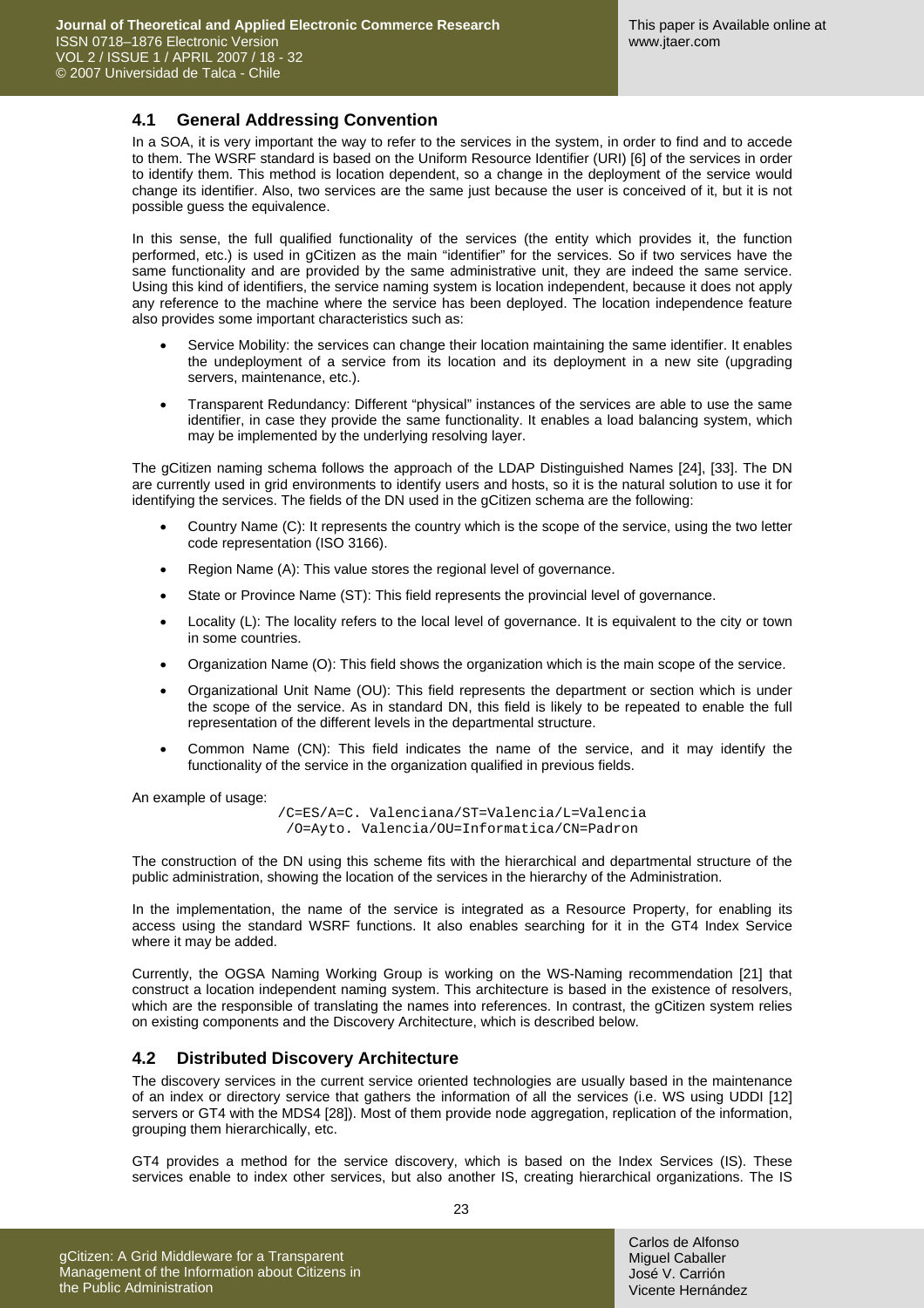exposes the Resource Properties (RP) of the registered services enabling the user to query for services, regarding to their RPs, using XPath [\[14\].](#page-13-13)

MDS4 creates a hierarchical tree of IS. Therefore when the user tries to access all the information of the system he must contact the top level IS. This scheme introduces a central component which can act as a bottleneck or as a single point of failure.

The gCitizen middleware enables a distributed discovery system, which avoids these central points, but also provides with another features which are needed in an eGovernment framework:

- Ubiquitous access: It enables the access to the information from different points.
- Transparency: The complexity of the system is hidden to the user.
- Scalability: Enable to easily deploy new components.
- Fault tolerance: When a component fails, the system detects it and performs the needed operations to stabilize the system.
- Visibility: If a service is deployed in the system, an operation which tries to search for it, will success. This feature also enables the service mobility, service redundancy, and other features.

The DIDA Architecture [\[2\]](#page-13-14) is built up on the Globus Toolkit 4 Index Services, adding a layer on top of the GT4 system, which connects the different ISs in the system creating a unique virtual server and thus avoiding cascade node organizations.

Previous works [\[30\]](#page-14-5) have used P2P techniques, which uses contact servers, to create a view of a virtual server. In this architecture it has been used the Federated Advanced Directory Architecture (FADA) [\[31\],](#page-14-6) which enables the creation of the completely distributed directory of IS services.

The key issues of the DIDA architecture are the topology of the network and the Distributed Discovery Services. Both are described below:

**Network topology**. Opposite to the standard P2P networks, the gCitizen discovery architecture proposes the usage of topologies which may be tested and corrected in case of problems, in order to increase the stability of the system. The DIDA architecture is based on an enhanced 2-Regular topology which considers the usage of two kinds of network links:

- Strong links: used to create a 2-Regular graph. It is implemented by forcing each FADA node to know at least 2 neighbours.
- Weak links: some additional links used to improve the performance and recovery of the network.

Using this kind of topologies, in case of failure of one node, the connectivity to the other components in the system is guaranteed. Failures may be detected, enabling the system to correct the problem and thus stabilizing the system.

**Distributed Discovery Services**. The entry points to the discovery system are created by deploying Distributed Discovery Services (DDS). These components are standard WSRF services which accept XPath for solving queries for searching for services. These queries are used by the DDS service for querying the IS indexed which are deployed in the FADA system.



Figure 3: DiDA architecture scheme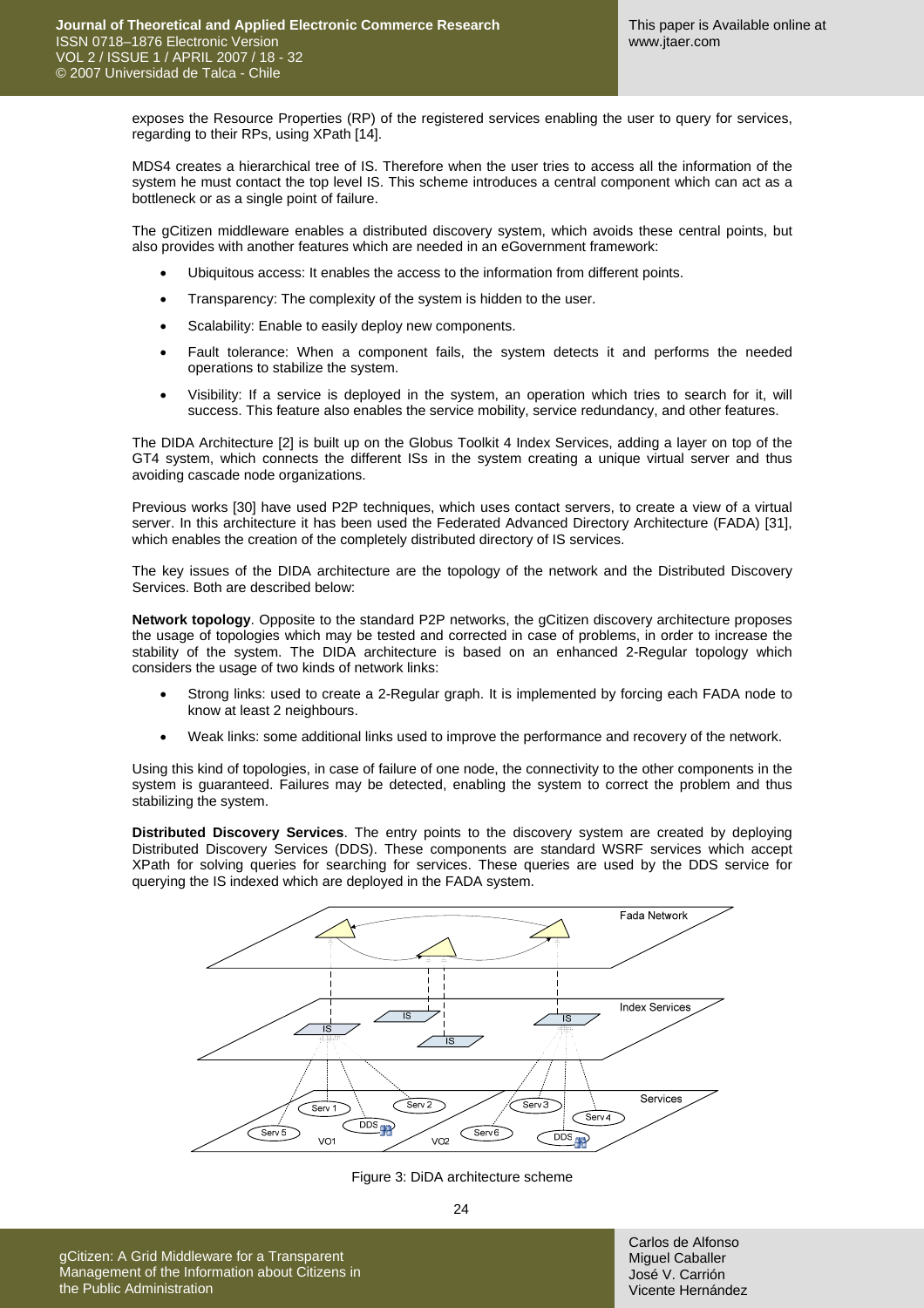The DDS are aware of the existence of FADA nodes, and uses them for discovering any IS which is deployed in the system. Later, each IS is queried using XPath and the results are gathered and returned to the client of the DDS. The DDS perform all the operations transparently to the user, hiding the complexity of the underlying system.

With the DiDA architecture described, the functional scheme of the system is the following:

- 1. The client sends the search request to its nearest DDS with the XPath query.
- 2. The DDS contacts with a FADA node to search all the ISs of the system.
- 3. The ISs search request is broadcasted to all the FADA nodes (using the FADA internal protocol).
- 4. The FADA node returns to the DDS the list of ISs.
- 5. The DDS contacts with each IS making the XPath Query.
- 6. At last the results are gathered to the client.

#### **4.3 Distributed General Logging Framework**

In an eGovernment environment any information involved in a transaction must be stored, providing the real "registry" function. In a similar way in Grid environments almost any operation is susceptible to be registered for its late analysis. Control of the access to the services, type of the resources used by someone, time of usage, changes in the state of a service, etc. are some examples of events which are candidate to be registered. Later it will be possible to assign a price to the resources, extract statistics of usage or guess who has misused a resource.

In an eGovernment framework the main resource to be shared is the information about the citizens or enterprises, owned by each of the administrative units. So in gCitizen as in many ICT projects, it occur some electronic transactions which treat with these data which are likely to be registered.

In an ICT environment, the usual procedure to register the operations is the creation of a log file which contains lines describing the activity. This model translated to the gCitizen project implies the registration of a huge quantity of information which would be hard to store or manage. The Distributed Log System (DiLoS) scatters logs through a Virtual Organization for obtaining features such as backup, redundancy, ease of access to logs and decentralization.

The DiLoS architecture is composed by two kinds of elements. On one hand, the gCitizen services which provide the logs and need to be integrated into the DiLoS architecture; on the other hand a specific service called "Log" which will coordinate the distributed information.

Every gCitizen service store their registries about the operations performed. Using the interfaces provided by the DiLoS architecture, the gCitizen services would send their local registries to the proper DiLoS log service.

The DiLoS system is inspired in the architecture proposed by Syslog [\[25\]](#page-14-7), which is a system logging utility used on UNIX systems. DiLoS takes their concepts, and translate them into a Grid distributed environment.

Every Log service is associated to an administrative unit, which are grouped in levels, according to the governance dependences among them. A common configuration would deploy one DiLoS log service per unit. Nevertheless, the architecture considers the possibility of having more than one instance at each level for enhancing the performance, backup capacity, load balancing, etc. of the system.

Anyway, the service which needs to contact a DiLoS log service would need to discover the appropriate instance. At this situation, it will use the configured DDS from DIDA, and will form a query for the log service at the appropriate organizational level, according to the GAC naming convention. Once the service is discovered, the implementation of the service will be the responsible of deciding the instance to which contact for sending the data.

The DiLoS log services assigned to a unit are able to transfer their data to the ones in the upper units, in order to perform an integration of the data for accomplishing the laws, backups, etc.

At the end, each administrative unit is the responsible of deciding whether to send logs to upper levels or not, according to its governance policies. So a unit is able to isolate a set of log data from upper levels where this information is not important. [Figure 4](#page-8-0) summarizes the functional scheme of the DiLoS architecture.

gCitizen: A Grid Middleware for a Transparent Management of the Information about Citizens in the Public Administration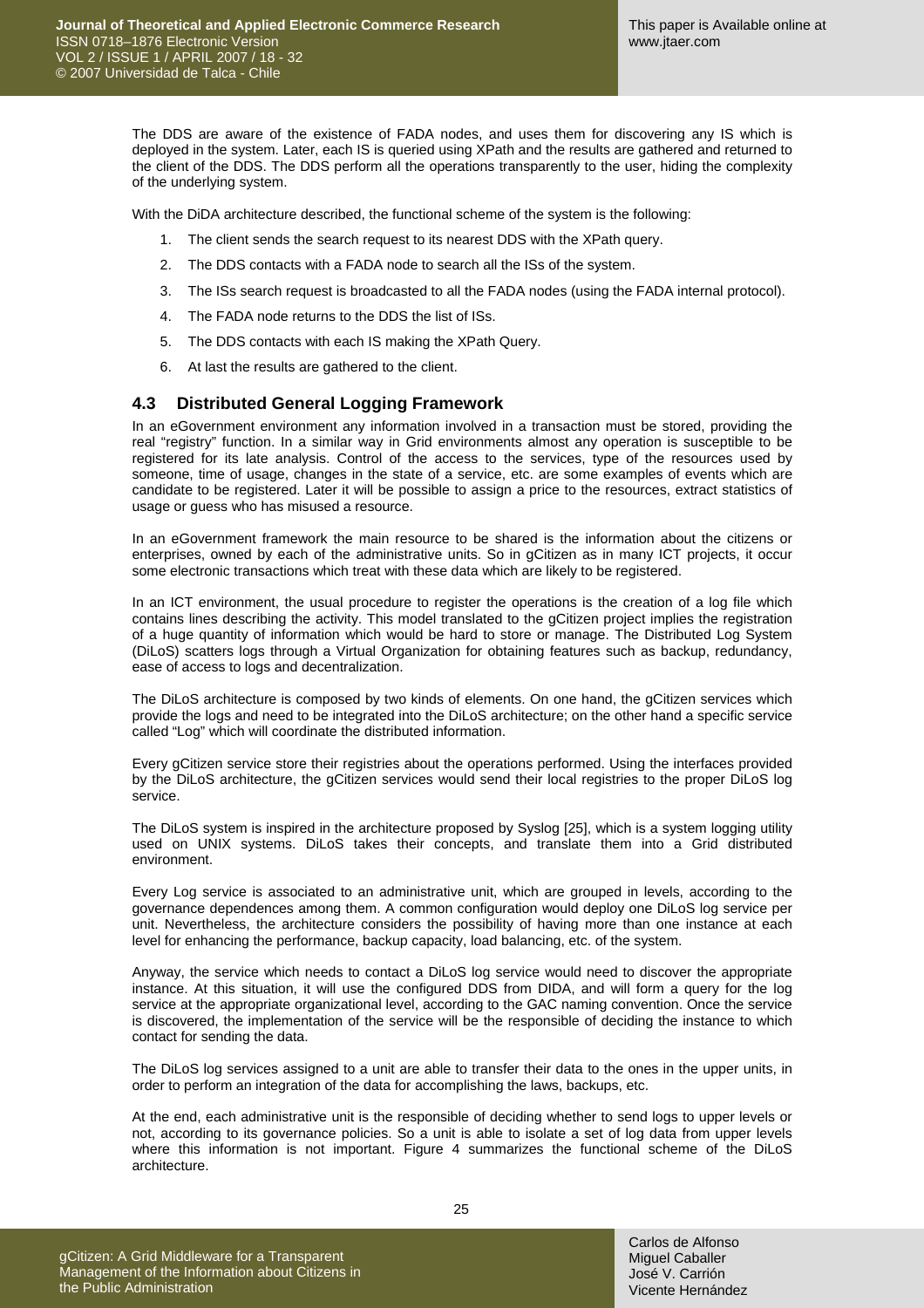**Journal of Theoretical and Applied Electronic Commerce Research**  ISSN 0718–1876 Electronic Version VOL 2 / ISSUE 1 / APRIL 2007 / 18 - 32 © 2007 Universidad de Talca - Chile



Figure 4: DiLoS functional architecture

<span id="page-8-0"></span>The interface of the services which are integrated in the DiLoS architecture (log services and gCitizen services) contains four operations. A brief description of these functions is shown below (more detailed description in [\[3\]\)](#page-13-15):

- PULL: It is a public method included in every gCitizen service. It is invoked by a DiLoS log service which calls for log registries.
- PUSH: It is a public method implemented by the DiLoS log services. It is invoked by other service when they need to transmit its registries to the log service in an upper level.
- LOG: It is a private method which is implemented by the gCitizen services. It is called by the service itself to locally save a log. Later it would be transmited to DiLoS log services using PUSH operations.
- QUERY: This public method returns a set of logs which accomplish with a pattern (date, user, name service).

#### **4.4 gCitizen Data Model**

The key issue when dealing with the integration of the information is the data model which is going to be applied. As seen in previous sections, there is lack of a common framework for the eGovernment in which data models should have been created.

Up to now, the exchange of information among the different administrative units or between the administration and the citizen does not use a standard format. There are several projects and initiatives IDABC [\[13\]](#page-13-16), SAGA [\[23\]](#page-13-17), OASIS eGovernment TC [\[10\]](#page-13-18) which are working on the definition of a standard format, in order to improve the interoperability of the information systems in the administration. Most of them only propose a set of rules for promoting the communication among the different participants in the eGovernment processes. But any of them agree in using XML [\[9\]](#page-13-19) as the language for the exchange of information.

The UK Gov Talk project [\[15\]](#page-13-20) in the United Kingdom has proposed e-GIF (e-Government Interoperability Framework) for the exchange of information between the administrations and the public sector. It consist in a set of XML documents and XML schemas (XSD) [\[16\]](#page-13-21) which define a set of basic elements and their appropriate types, called Government Data Standards (GDS).

In the gCitizen project it has been proposed a data model which is based on the e-GIF definitions, but adapted to the particular needs of the Spanish government and the applications which this government manages.

The data model is structured in different parts, each one referring to some field of the life of a citizen. Furthermore it has an identification part that is used by the services of the gCitizen system to identify the citizen with which corresponds the associated data. The part of the model dedicated to the identification is composed by a set of essential information (such as name and surname, the date of birth and the main address) about the person who the model represents.

In order to develop some test applications, other sections have been initially included in the data model:

• Census: all the census data stored by the administration about a citizen.

gCitizen: A Grid Middleware for a Transparent Management of the Information about Citizens in the Public Administration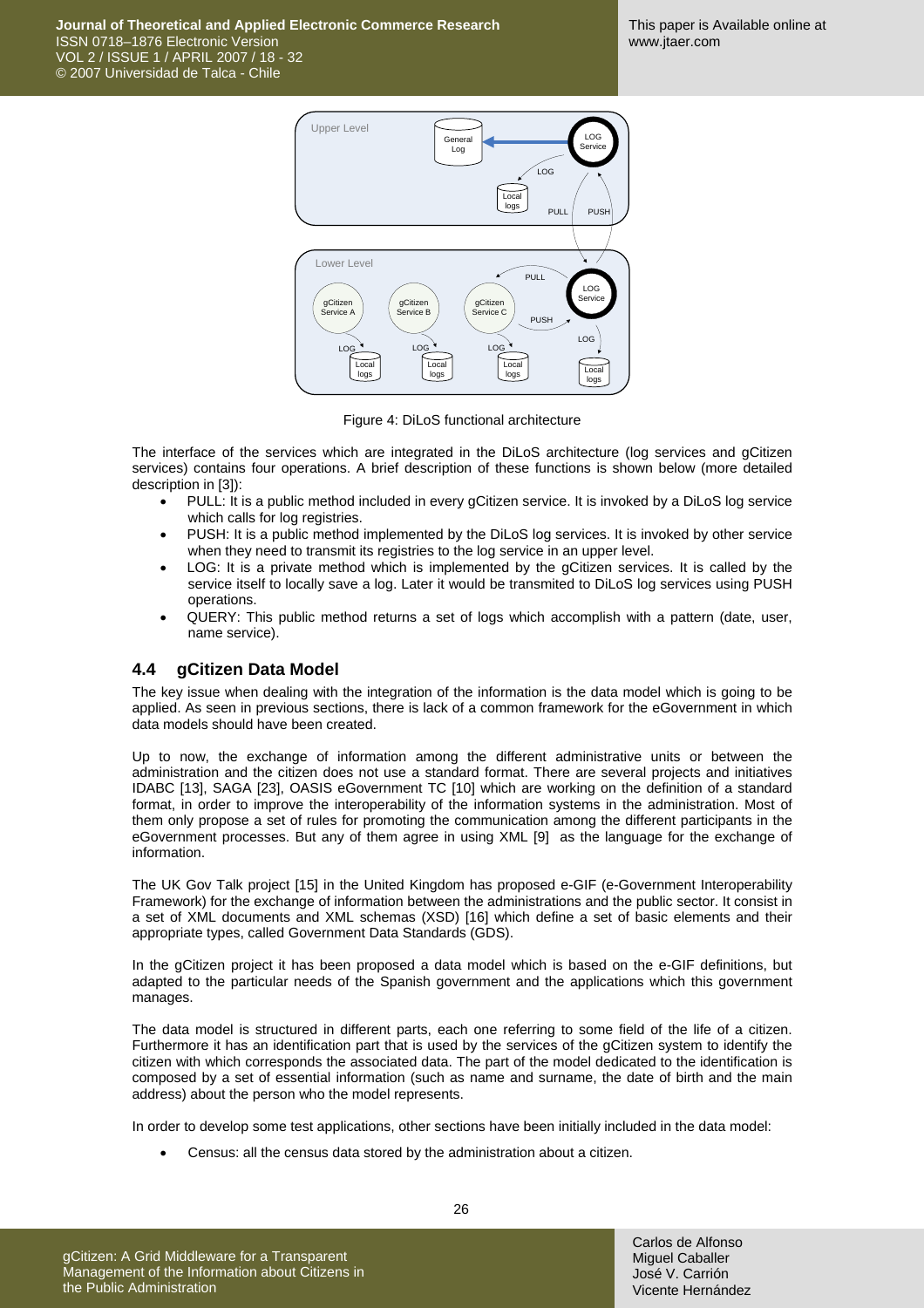- Contact: further contact information about the citizen such as telephone numbers, emails, addresses, etc. which may be provided by the internal databases of the services.
- University degrees: the information about the different degrees obtained the citizen at any university.

The use of XML as interchange format enables easily to evolve the model, including new sections or adding new elements in the existing sections.

#### **4.5 Plug and Play for eGovernment Services**

The gCitizen architecture has been designed to enable the services to be used immediately once they are deployed in the system. In this sense the services must behave as *plug-and-play* components.

The discovery architecture provided with gCitizen guarantees that any service which has been deployed in the system can be found (or it notifies an error). Usually it is needed to know the functionality of the services in order to use them. The gCitizen middleware provides interfaces and ontologies so that the services are self-contained, and provide information about themselves. These properties enable its usage use without an a priori knowledge.

The key issues which enable this behaviour are described below:

**Information Properties**. Each service publishes WSRF properties that will enable the user to obtain information about its functionality. There are two kind of properties published: the DN of the service in the GAC addressing system, and the "Information Sections" managed by this service.

The name used in the GAC addressing system provides information about the semantics of the services: the hierarchy of the name provides information about the entity which provides the service, and CN identifies the function provided.

Other information that every gCitizen service publishes is the "Information Sections". These RPs show what sections of the gCitizen data model are managed by the publishing service. These properties enable the users to find the services which provide the information related to the data model section which they need.

This information will enable to find services with the required functionality without a priori knowledge of them.

**Functional Properties**. Every service in the gCitizen framework implements a set of minimal functions, using a specific interface. The semantics of the specified functions are the same for every service, but the implementation is adapted by each service to the specific data and the semantics of the component. These functions enable the operation with the services without a specific knowledge of the services.

The interface proposed contains the following set of basic functions, whose semantics are defined in the architecture: Insert, Read, Delete, Modify, Validation, Subscription (to notifications), and Cancellation (of subscription).

The input and output parameters for any of these functions will be a XML fragment of the gCitizen data model. To enable the proper use of these functions without a priori knowledge of the model, the system will enable a process of discovery of this data model. Each service implements two functions which provide an XML document containing the input and output scheme for each implemented function. So, the aggregation of every XML fragment obtained from the services will create a complete vision of the data model. It also enables the natural evolution of the data model, and thus the scalability of the system.

To use a gCitizen service without an a priori knowledge of its functionality the user must follow the next steps:

- 1. Search the service using the Discovery System: To find the suitable service the user can use the "Information Properties" of the service. These properties are published using XML, enabling the user to make the query using XPath.
- 2. Select what standard functions is intended to be used.
- 3. Query the service about the sections of the data model needed as input for the selected function.
- 4. Complete the input fragment with the available data.
- 5. Call the selected function using the XML generated.
- 6. Get the results (also in XML).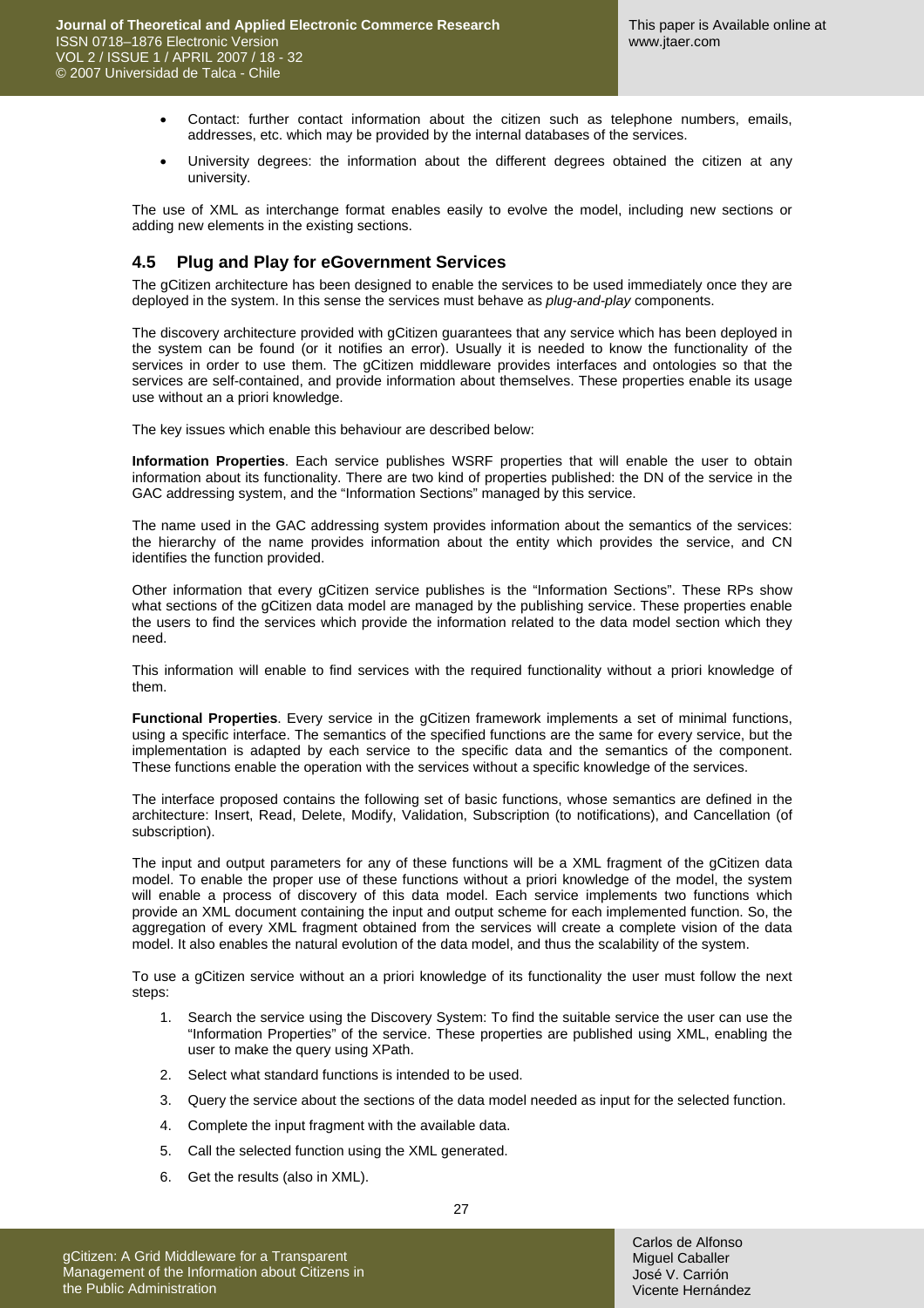Furthermore, each service is also likely to implement specific operations, which improve its functionality. Nevertheless, in order to use these functions, the users must know the particular implementation of the service.

### **5 Services and Applications Developed**

In order to demonstrate the functionality of the gCitizen architecture, it has been deployed a testbed which contains most of the components and services described in this document. These services and components are hosted by several units in the Public Administration. They get the data from the original applications or services previously developed by these units.

There have also been developed some applications which implement distinct administrative procedures involving some of the services deployed by the administrative units. These applications have been created in the form of web portals, and they are hosted by external entities in order to demonstrate the feasibility of the integration model and the architecture itself.

One of the test applications is the coordination of the update of the citizen registries. The citizen registry contains data about the citizens which are associated to each municipality. The problem arises as each municipality manages its own registry using its own mechanisms (specific applications, ad-hoc databases, etc.). Also there are entities which manage the registries of several municipalities.

In this use case, the main gCitizen service used is the so called "Padron" (using the Spanish name). The service has been deployed by some significant entities, which represent most of the levels of governance involved in the management of the registry. The organizational structure of the deployment has been done according to the governmental structure of these entities. The services are thus deployed as follows:

- The citizen registry of Cullera municipality at Cullera.
- The citizen registry of Marines and Tavernes municipalities at the Provincial Government of Valencia
- The citizen registry of Naquera, at the Universidad Politécnica de Valencia (UPV).

The services cover a wide variety of use cases. Besides the use cases of the self managed registry (Cullera), and those which are delegated to an upper level of governance (Marines and Tavernes), it has been deployed a service at the UPV, in order to demonstrate an external hosting.

Any of the Padron services deployed interact with the databases managed by the applications already used for the current management of the citizen registry. The civil servants are able to work with their existing applications, but the data which is being managed is also acceded by an upper level.

Further than the eGovernment services, there have been deployed some gCitizen infrastructure services. These services are used to build distributed architecture which integrates the services which provide the eGovernment facilities. The middleware testbed deployment involves the regional government of Valencia ("Generalitat Valenciana", GVA), the provincial government of Valencia ("Diputación de Valencia", DVA) and the Technical University of Valencia (UPV).

Although the number of nodes is low, they are representative of a general deployment as they involve some of the most important public administration in the region of Valencia. The infrastructure is made of a FADA deployment (used by the DiDA architecture), and some Globus Toolkit based nodes (in order to deploy the DiLOS services, the Index Services, and the gCitizen services).

The gCitizen infrastructure is composed by the next nodes:

- One Windows node (WU) as a FADA Server, in which there have been installed Windows XP Pro, FADA 5.2.6.1, Java 1.5.0 01. This node is deployed at the UPV network.
- One Linux node (LG) as a FADA Server, which also contains a GT4 installation with MDS support. This node is deployed at the GVA network.
- Two nodes (LU and LD) with Linux Fedora Core 3 and Globus Toolkit 4 (Version 3.9.5) installed. These nodes are deployed at the UPV and DVA networks.

Each of the institution has deployed the DDS service in their GT4 nodes, in order to have three different services which provide access to the DiDA system. These points of access enable a structured access to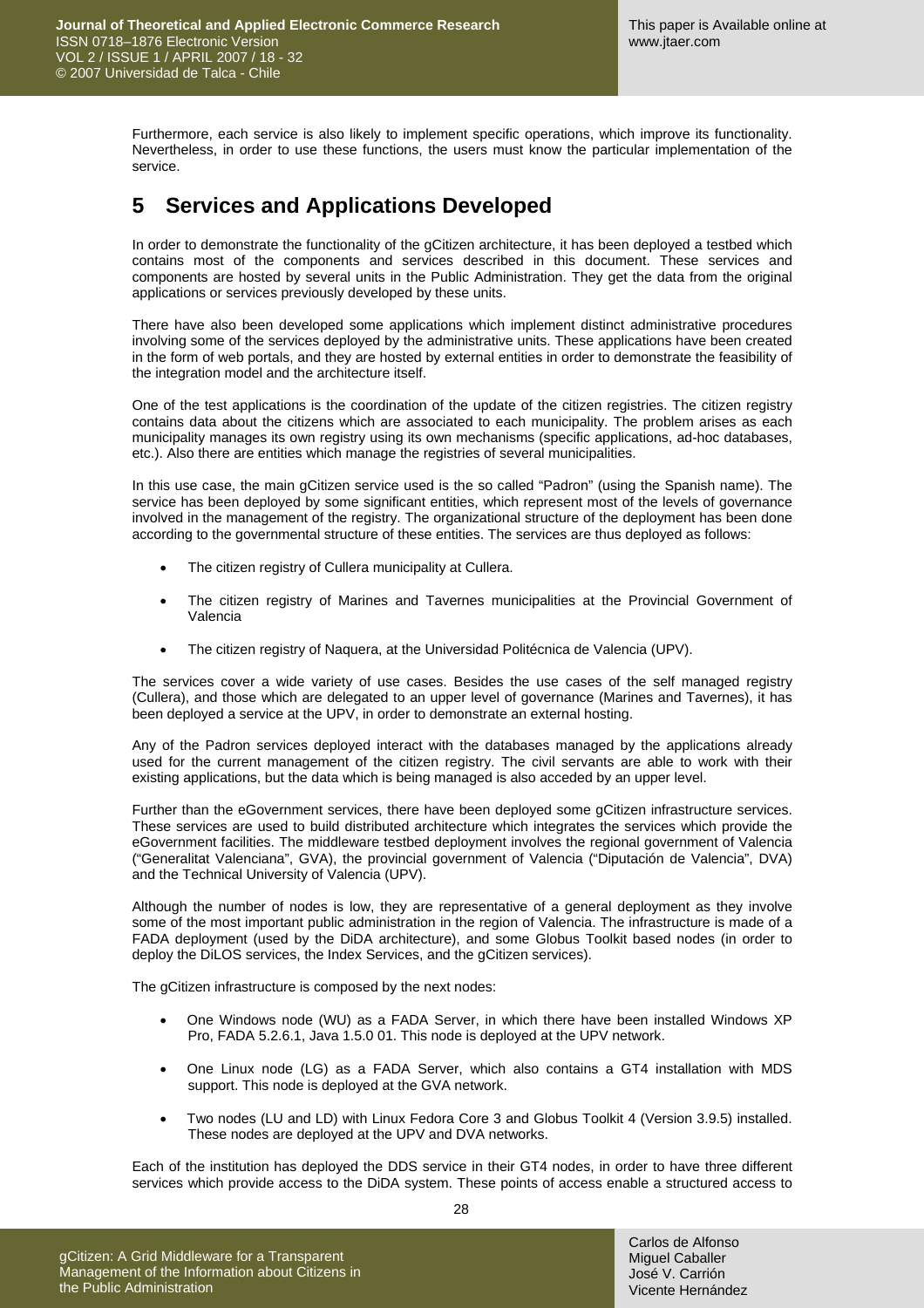the service search system, as they allow the queries to the granted services and applications (according to the governmental structure).

According to the naming convention, the Padron services deployed in the system are named as follows:

/C=ES/A=Valencia/ST=Valencia/L=Marines/O=Ayto. Marines/OU=Gestion/CN=Padron /C=ES/A=Valencia/ST=Valencia/L=Tavernes/O=Ayto. Tavernes/OU=Gestion/CN=Padron /C=ES/A=Valencia/ST=Valencia/L=Cullera/O=Ayto. Cullera/OU=Gestion/CN=Padron /C=ES/A=Valencia/ST=Valencia/L=Naquera/O=Ayto. Naquera/OU=Gestion/CN=Padron

These names are used in the DiDA search system, in order to locate a physical deployment of the services, and interact with them.

According to this distribution, one particular execution of the pilot general application created to implement the administrative procedure of moving one citizen from one municipality to another, follows the next steps (shown in [Figure 5](#page-12-0)):

1. Select the XPath query to search in the DiDA system for the Padron from Tavernes. The XPath query should be similar to:

*"//ns5:Entry[/ns5:Content//tns:SID/CN='Padron' and /ns5:Content//tns:SID/L='Tavernes']/ns5:MemberServiceEPR/ns6:Address"* 

- 2. Contact to the nearest DDS service (in this case, the one deployed at the LU node), and send the query to it (the client needs to know the physical reference of the DDS service, as it is part of the infrastructure).
- 3. The DDS service will use the DiDA system to obtain the results of the XPath query made from any IS deployed in the system.
- 4. In parallel, repeat the three previous steps in order to get the reference to the Padron service from Cullera. In this case, the XPath query is very similar to the previous one.

*"//ns5:Entry[/ns5:Content//tns:SID/CN='Padron' and /ns5:Content//tns:SID/L='Cullera']/ns5:MemberServiceEPR/ns6:Address"* 

- 5. The result of the queries will be the physical references to the two Padron services.
- 6. Using the physical references the client application (web portal) will contact the services for using it.
- 7. The client application gets gCitizen data model generated by the Padron from Tavernes, using the basic data of the citizen (the data fields corresponding to the identification part of the data model).
- 8. The client application deletes the reference to the citizen which has been got in the previous step, using the gCitizen standard "Delete" operation.
- 9. The client application inserts the data model obtained in the previous steps in the Padron from Cullera, using the gCitizen standard "Insert" operation.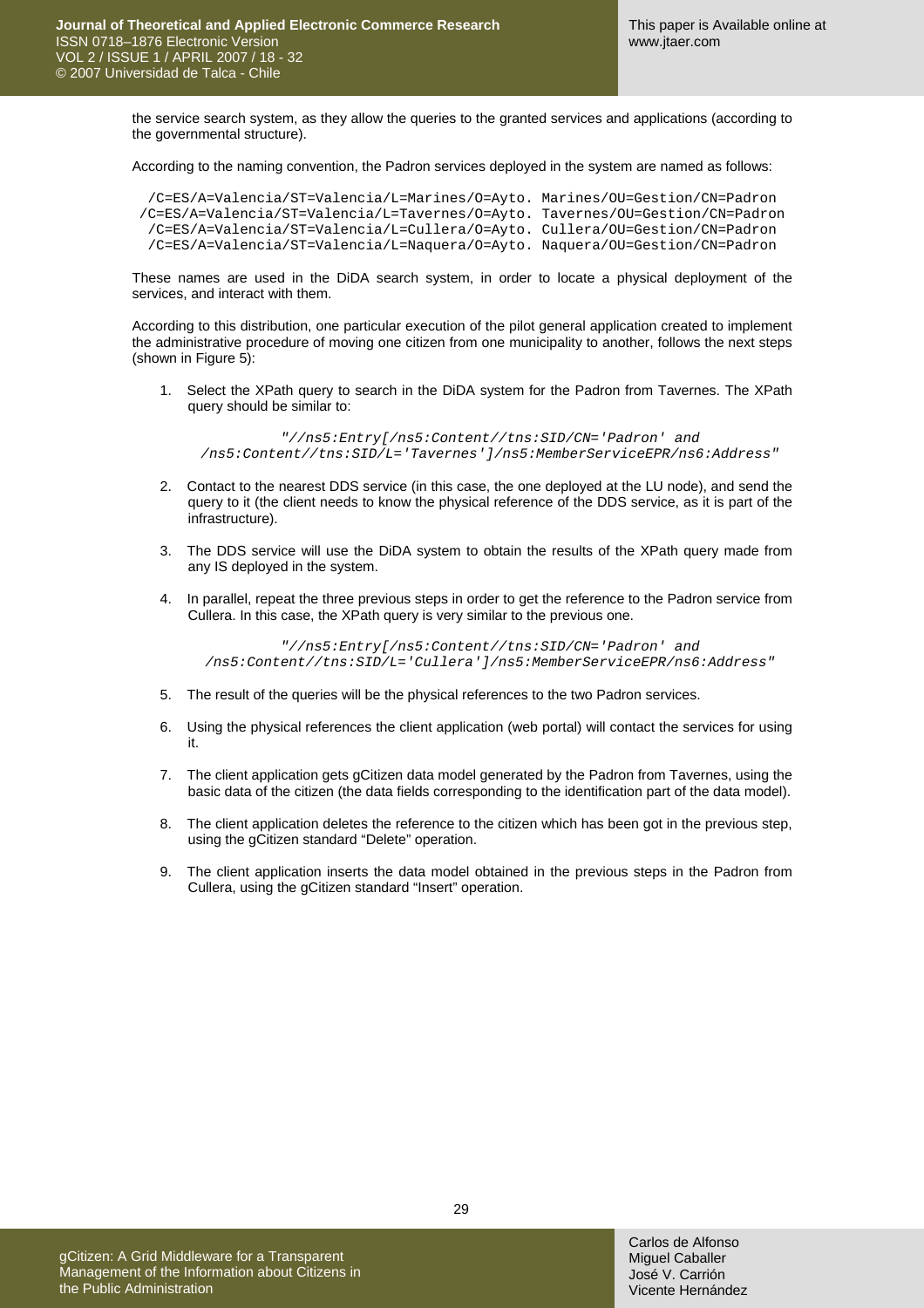

Figure 5: Testbed Scheme

<span id="page-12-0"></span>As it has been described in the previous sections is easy to deploy new services to the system, and use them immediately. There are two possibilities: if the service is owned by an existing organization it must be deployed in one of the GT4 running nodes and thus registering it in the Index Service of that node. It is also possible to install new certified GT4 nodes in which deploy the services, and register it in the Index Service. The Index service must be associated to any of the FADA nodes, in order to be found by DiDA and thus being ready to use.

### **6 Conclusions and Further Work**

Grid technology has focused in sharing computing resources and storage space, although its concepts aim at sharing more heterogeneous resources which are further than these from the scientific domains. Currently there is a lack of protocols or methods for dealing with "other" resources.

Even applying the concepts from the Grid technology, the success parameters introduced in common Grid applications (performance, speed-up, number of CPUs, etc.) are not applicable in this approach. In contrast, the aim is to provide protocols and standards which enable the creation of global collaborative environments.

In this paper there are described a set of components which provide features such as (1) visibility, for determining whether a service has been deployed or not; (2) mobility of services, which ease the enhancement of the infrastructure, fabric scalability, etc., but also enable the creation of ad-hoc infrastructures based on itinerant services provided by mobile devices; or (3) redundancy of services, which enable the component scalability, load balancing, etc.

Some of these characteristics are enabled by the discovery architecture, which is based on a stable topology which may be tested and corrected in case of failure. Notwithstanding its benefits, the current version of this architecture presents scalability problems which would affect the performance in case of the system grow in excess. In this sense, some other topologies and caching techniques are to be studied in order to enhance its scalability.

Although applying the proper technologies for the eGovernment, the key component is the definition of a flexible and interoperable data model, and the mapping rules from the existing data models to the agreed one. As described in previous sections, the ICTs were only applied at an internal level, in the public administration. In this sense the interoperability issues were not as important as they have been currently revealed. The gCitizen project exposes the feasibility of creating upper level interoperable frameworks which make use of the existing governmental resources.

gCitizen: A Grid Middleware for a Transparent Management of the Information about Citizens in the Public Administration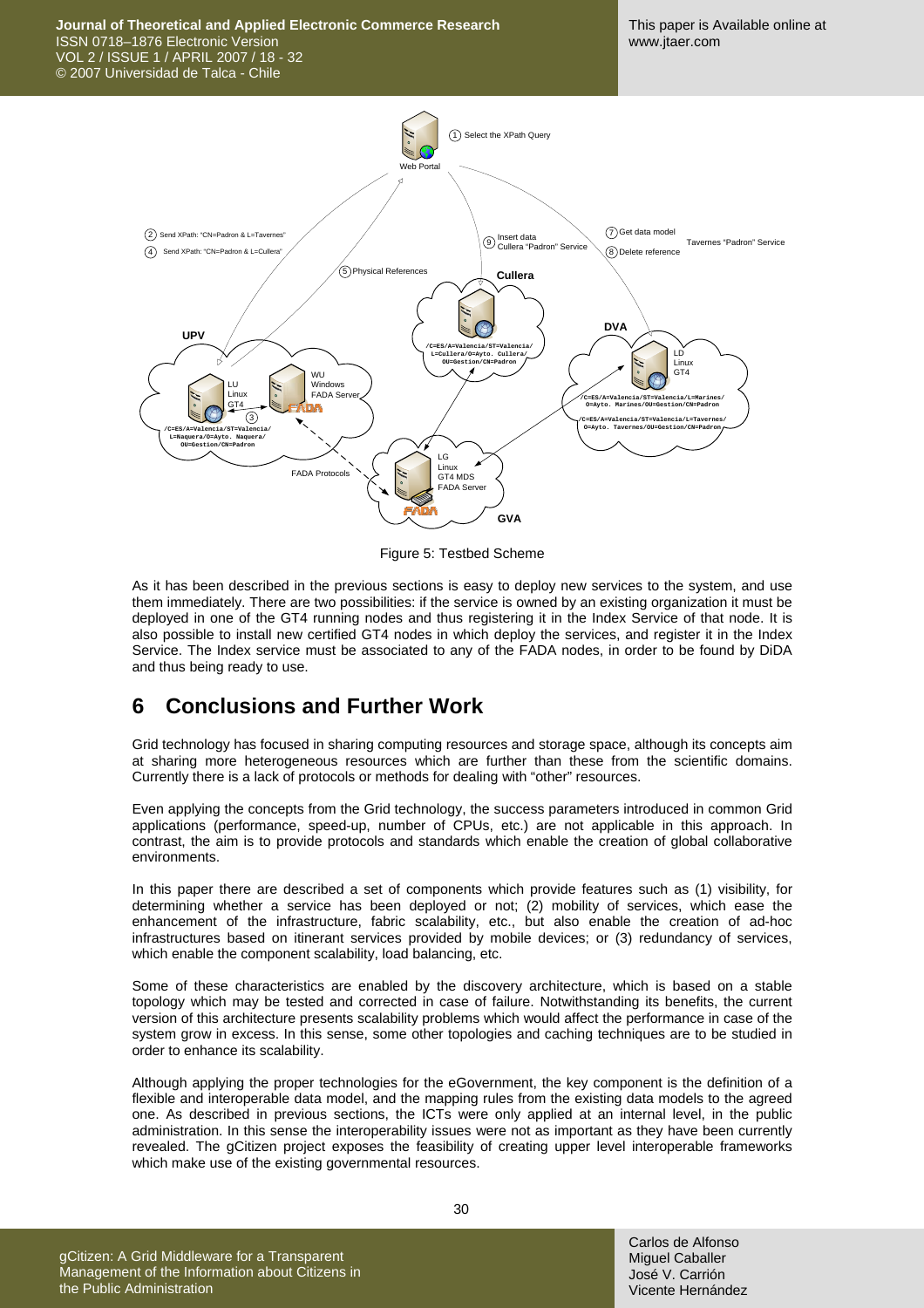Further than the interoperable issues, the gCitizen middleware proposes an attempt of facing the problem of the eGovernment as a whole. Up to now most of the initiatives have focused on solving emergent and urgent problems. The addressing of such new issues isolates parts of the whole problem and increases the distance among the existing partial solutions. Any of these problems is only a small part from a whole whose succeeding approach passes through the integration of the different existing parts, and the reconsideration of some of them.

There have been recently created some interoperability initiatives such as the European Regional Network for Interoperability (ERNI) [\[27\]](#page-14-8) which try to enhance the electronic interchange of the information among the governmental units. These groups have gathered the expertise of the different stakeholders and the succeeding initiatives (such as gCitizen) and try to establish a Common Interoperability Framework for the eGovernment.

# **References**

- <span id="page-13-6"></span>[1] ACC CYFRONET AGH-UST. (2000). The CrossGrid Project Website. [Online]. Available: <http://www.eu-crossgrid.org/project.htm>
- <span id="page-13-14"></span>[2] C. Alfonso, M. Caballer, and V. Hernández, DIDA, a Distributed Discovery Architecture for Grid Environments, in Proceedings Cracow Grid Workshop, 2005, pp. 106–113.
- <span id="page-13-15"></span>[3] C. Alfonso, M. Caballer, José V. Carrión, and V. Hernández, Distributed General Logging Architecture for Grid Environments, in Proceedings VECPAR 2006.
- <span id="page-13-0"></span>[4] C. Alfonso, M. Caballer, José V. Carrión, and V. Hernández, gCitizen: Using Grids for Creating an Integrated View of the Citizen in an eGovernment Framework, in Proceedings of the Fifteenth IEEE International Workshop on Enabling Technologies: Infrastructure for Collaborative Enterprises, 2006, pp. 233–238.
- <span id="page-13-2"></span>[5] M. Bangemann. et al. Europe and the global information society, Bangemann report. European Commission, High-Level Group on the Information Society, Technical Report, [Online]. Available: <http://europa.eu.int/ISPO/infosoc/backg/bangeman.html>
- <span id="page-13-9"></span>[6] T. Berners-Lee, R. Fielding, L. Masinter. Uniform Resource Identifier (URI): Generic Syntax. RFC 3986, Internet Engineering Task Force (IETF). 2005.
- <span id="page-13-7"></span>[7] G. Berti. (2002). Grid Enabled Medical Simulation Services (GEMMS) [Online]. Available: <http://www.ccrl-nece.de/gemss>
- <span id="page-13-4"></span>[8] D. Booth, H. Haas, F. McCabe, E. Newcomer, M. Champion, C. Ferris, D. Orchard (2004), Web Services Architecture, [Online]. Available: http://www.w3.org/TR/2004/NOTE-ws-arch-20040211/
- <span id="page-13-19"></span>[9] T. Bray, J. Paoli, C. M. Sperberg-McQueen, E. Maler, F. Yergeau (2006), Extensible Markup Language (XML) 1.0 (Fourth Edition), W3C Recommendation, [Online]. Available: <http://www.w3.org/TR/REC-xml/>
- <span id="page-13-18"></span>[10] H.J. van Burg (2002), OASIS eGovernment TC Website [Online] Available: [http://www.oasis](http://www.oasis-open.org/committees/tc_home.php?wg_abbrev=egov)[open.org/committees/tc\\_home.php?wg\\_abbrev=egov](http://www.oasis-open.org/committees/tc_home.php?wg_abbrev=egov)
- [11] CERN. (2002). LHC Computing Grid Project Website. [Online]. Available:<http://lcg.web.cern.ch/LCG>
- <span id="page-13-12"></span>[12] L. Clement, A. Hately, C. von Riegen, T. Rogers, UDDI Version 3.0.2 Specification, [Online]. Available: http://uddi.org/pubs/uddi\_v3.htm.
- <span id="page-13-16"></span>[13] E. Commission. (2005), IDABC Interoperable Delivery of European egovernment services to public Administrations, Business and Citizens Website. [Online]. Available: <http://europa.eu.int/idabc/>
- <span id="page-13-13"></span>[14] S. DeRose and J. Clark (1999), XML Path Language (XPath) Version 1.0, W3C Recommendation, [Online]. Available: <http://www.w3c.org/TR/xpath>
- <span id="page-13-20"></span>[15] e-Government Unit of Cabinet Office. (2001). Uk Gov Talk information on policies and standards for egovernment Website. [Online]. Available:<http://www.govtalk.gov.uk/>
- <span id="page-13-21"></span>[16] D. C. Fallside, P. Walmsley (2004), XML Schema Part 0: Primer Second Edition, W3C Recommendation, [Online]. Available:<http://www.w3.org/TR/xmlschema-0/>
- <span id="page-13-5"></span>[17] U. Forum e.V. (1997), The Uniform Interface for Computing Resources. [Online]. Available: [http://www.unicore.org](http://www.unicore.org/)
- <span id="page-13-1"></span>[18] I. Foster, Globus Toolkit Version 4: Software for Service-Oriented Systems. IFIP International Conference on Network and Parallel Computing, Springer-Verlag LNCS 3779, pp 2–13. 2005.
- <span id="page-13-3"></span>[19] I. Foster and C. Kesselman. Globus: A metacomputing infrastructure toolkit, vol. 11, no. 2, pp 115– 128, 1997.
- <span id="page-13-8"></span>[20] I. Foster and C. Kesselman. The Grid: Blueprint for a new computing infrastructure. Morgan Kaufmann Publishers, San Francisco, USA. 1999.
- <span id="page-13-11"></span>[21] A. Grimshaw and M. Pereira. (2005), OGSA naming wg Website. [Online]. Available: <https://forge.gridforum.org/projects/ogsa-naming-wg>
- [22] L. Hooghe and G. Marks.Multi-Level Governance and European Integration, 1st ed. Rowman & Littlefield Publishers, Lanham, Maryland. 2001.
- <span id="page-13-17"></span>[23] KBSt. (2003), SAGA: Standards and Architectures for eGovernment Applications Website [Online] Available: <http://www.kbst.bund.de/saga>
- <span id="page-13-10"></span>[24] S. Kille. A string representation of distinguished names. RFC 1779. Internet Engineering Task Force (IETF). 1995.